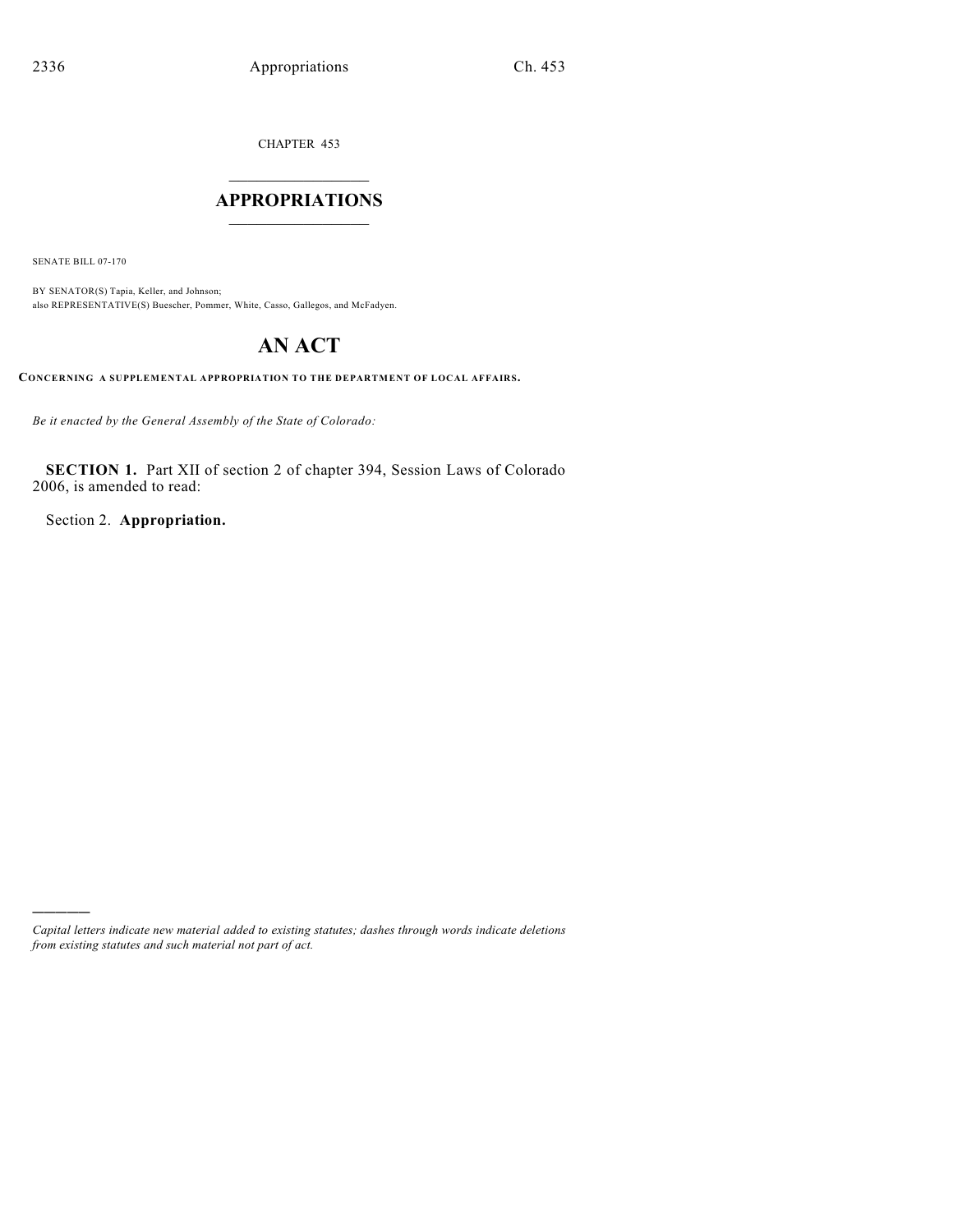|                                 |                           |              |                               |                                                | APPROPRIATION FROM   |                                              |                                |
|---------------------------------|---------------------------|--------------|-------------------------------|------------------------------------------------|----------------------|----------------------------------------------|--------------------------------|
|                                 | ITEM &<br><b>SUBTOTAL</b> | <b>TOTAL</b> | <b>GENERAL</b><br><b>FUND</b> | <b>GENERAL</b><br><b>FUND</b><br><b>EXEMPT</b> | CASH<br><b>FUNDS</b> | <b>CASH</b><br><b>FUNDS</b><br><b>EXEMPT</b> | <b>FEDERAL</b><br><b>FUNDS</b> |
|                                 | \$                        | \$           | \$                            | \$                                             | \$                   | \$<br>\$                                     |                                |
|                                 |                           |              | DEPARTMENT OF LOCAL AFFAIRS   | <b>PART XII</b>                                |                      |                                              |                                |
| (1) EXECUTIVE DIRECTOR'S OFFICE |                           |              |                               |                                                |                      |                                              |                                |
| Personal Services               | 1,077,700                 |              |                               |                                                |                      | $1,077,700(T)^{a}$                           |                                |
|                                 |                           |              |                               |                                                |                      | $(14.0$ FTE)                                 |                                |
| Health, Life, and Dental        | 712,596                   |              | 336,564                       |                                                | $94,164^b$           | 95,208°                                      | 186,660                        |
| Short-term Disability           | 11,787                    |              | 4,813                         |                                                | $1,489^{\circ}$      | 2,409°                                       | 3,076                          |
| Amortization Equalization       |                           |              |                               |                                                |                      |                                              |                                |
| Disbursement                    | 76,458                    |              | 30,171                        |                                                | $9,886^{\circ}$      | 15,987°                                      | 20,414                         |
| Salary Survey and Senior        |                           |              |                               |                                                |                      |                                              |                                |
| <b>Executive Service</b>        | 337,986                   |              | 134,347                       |                                                | 28,771 <sup>b</sup>  | $69,202^{\circ}$                             | 105,666                        |
| Workers' Compensation           | 31,432                    |              | 29,237                        |                                                | $925^{\circ}$        | $1,270^\circ$                                |                                |
|                                 | 35,025                    |              | 32,578                        |                                                | 1,033 <sup>b</sup>   | $1,414^{\circ}$                              |                                |
| <b>Operating Expenses</b>       | 144,616                   |              |                               |                                                |                      | $132,854(T)^{a}$                             | 11,762                         |
| Legal Services for 1,790        |                           |              |                               |                                                |                      |                                              |                                |
| hours                           | 121,308                   |              | 109,987                       |                                                | 5,696                | 1,299°                                       | 4,326                          |
| Purchase of Services from       |                           |              |                               |                                                |                      |                                              |                                |
| Computer Center                 | 3,433                     |              | 3,433                         |                                                |                      |                                              |                                |
|                                 | 397                       |              | 397                           |                                                |                      |                                              |                                |
| Ch. 453                         |                           |              |                               | Appropriations                                 |                      |                                              | 2337                           |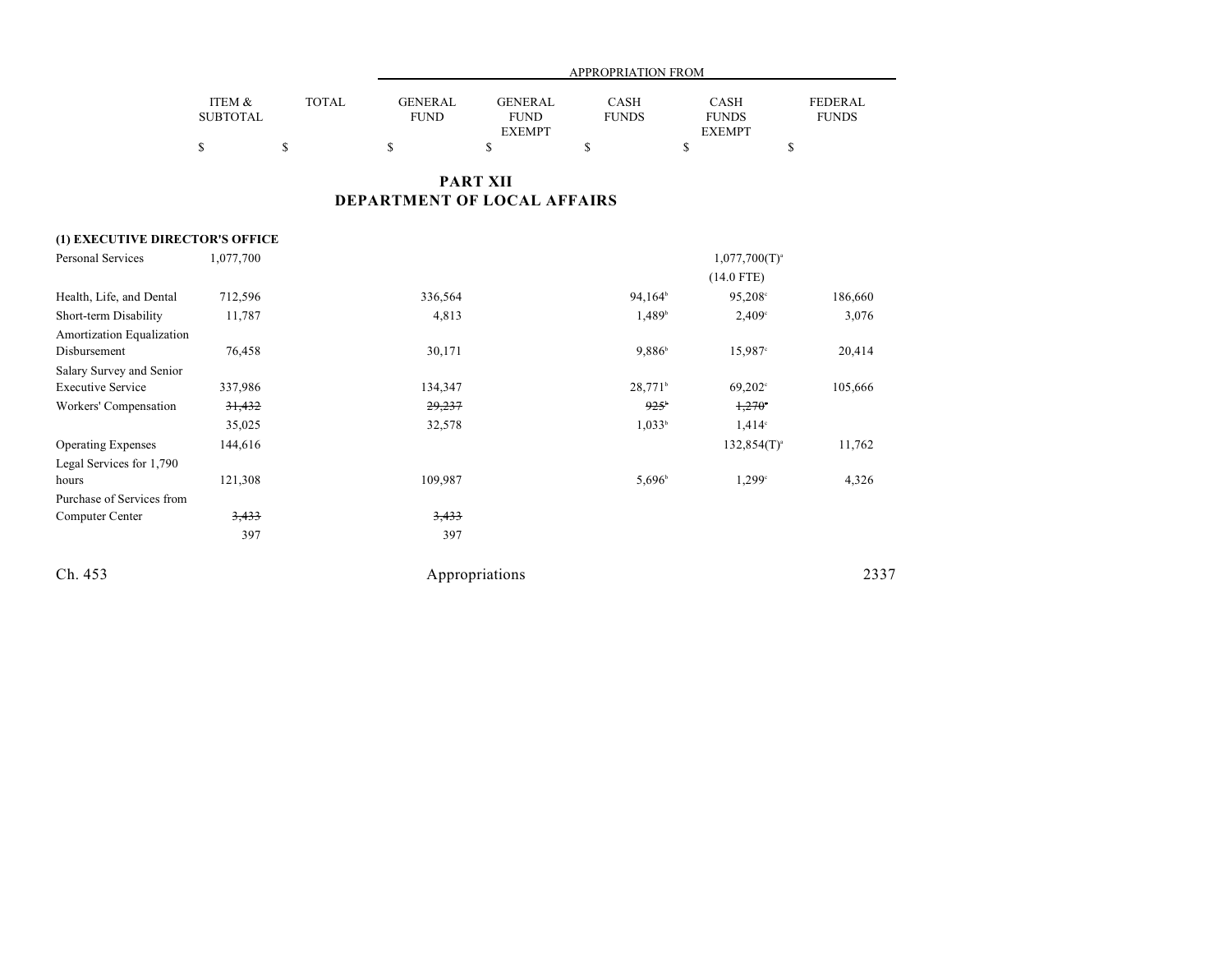|                               |                           |              | <b>APPROPRIATION FROM</b>     |                                                |                             |                                              |                                |  |
|-------------------------------|---------------------------|--------------|-------------------------------|------------------------------------------------|-----------------------------|----------------------------------------------|--------------------------------|--|
|                               | ITEM &<br><b>SUBTOTAL</b> | <b>TOTAL</b> | <b>GENERAL</b><br><b>FUND</b> | <b>GENERAL</b><br><b>FUND</b><br><b>EXEMPT</b> | <b>CASH</b><br><b>FUNDS</b> | <b>CASH</b><br><b>FUNDS</b><br><b>EXEMPT</b> | <b>FEDERAL</b><br><b>FUNDS</b> |  |
|                               | \$                        | $\mathbb{S}$ | \$                            | \$                                             | \$                          | \$                                           | \$                             |  |
| <b>Multiuse Network</b>       |                           |              |                               |                                                |                             |                                              |                                |  |
| Payments                      | 81,847                    |              | 45,939                        |                                                | 3.318                       | 6,419                                        | 26,171                         |  |
|                               | 72,905                    |              | 40,920                        |                                                | 2,955 <sup>b</sup>          | 5,718 <sup>c</sup>                           | 23,312                         |  |
| Payment to Risk               |                           |              |                               |                                                |                             |                                              |                                |  |
| Management and Property       |                           |              |                               |                                                |                             |                                              |                                |  |
| Funds                         | 29,221                    |              | 27,191                        |                                                | $1,870^{\circ}$             | $160^\circ$                                  |                                |  |
|                               | 36,287                    |              | 33,766                        |                                                | 2,322 <sup>b</sup>          | 199 <sup>c</sup>                             |                                |  |
| Vehicle Lease Payments        | 71,340                    |              | 59,033                        |                                                |                             | 12,307                                       |                                |  |
|                               | 62,130                    |              | 51,481                        |                                                |                             | 10,649°                                      |                                |  |
| <b>Information Technology</b> |                           |              |                               |                                                |                             |                                              |                                |  |
| Asset Maintenance             | 104,793                   |              | 29,913                        |                                                | $10,364^b$                  | 40,192°                                      | 24,324                         |  |
| <b>Leased Space</b>           | 79,379                    |              | 16,065                        |                                                |                             | $12,095^{\circ}$                             | 51,219                         |  |
| Capitol Complex Leased        |                           |              |                               |                                                |                             |                                              |                                |  |
| Space                         | 421,347                   |              | 294,864                       |                                                | $14,881$ <sup>d</sup>       | $55,789(T)$ <sup>c</sup>                     | 55,813                         |  |
| <b>Communication Services</b> |                           |              |                               |                                                |                             |                                              |                                |  |
| Payments                      | 12,580                    |              | 6,290                         |                                                |                             |                                              | 6,290                          |  |
|                               | 21,871                    |              | 10,935                        |                                                |                             |                                              | 10,936                         |  |
| Moffat Tunnel                 |                           |              |                               |                                                |                             |                                              |                                |  |
| <b>Improvement District</b>   | 92,958                    |              |                               |                                                | 32,958f                     | $60,000$ <sup>s</sup>                        |                                |  |
| Workforce Development         |                           |              |                               |                                                |                             |                                              |                                |  |
| Council                       | 466,016                   |              |                               |                                                |                             | $466,016(T)$ <sup>h</sup>                    |                                |  |
|                               |                           |              |                               |                                                |                             | $(4.0$ FTE)                                  |                                |  |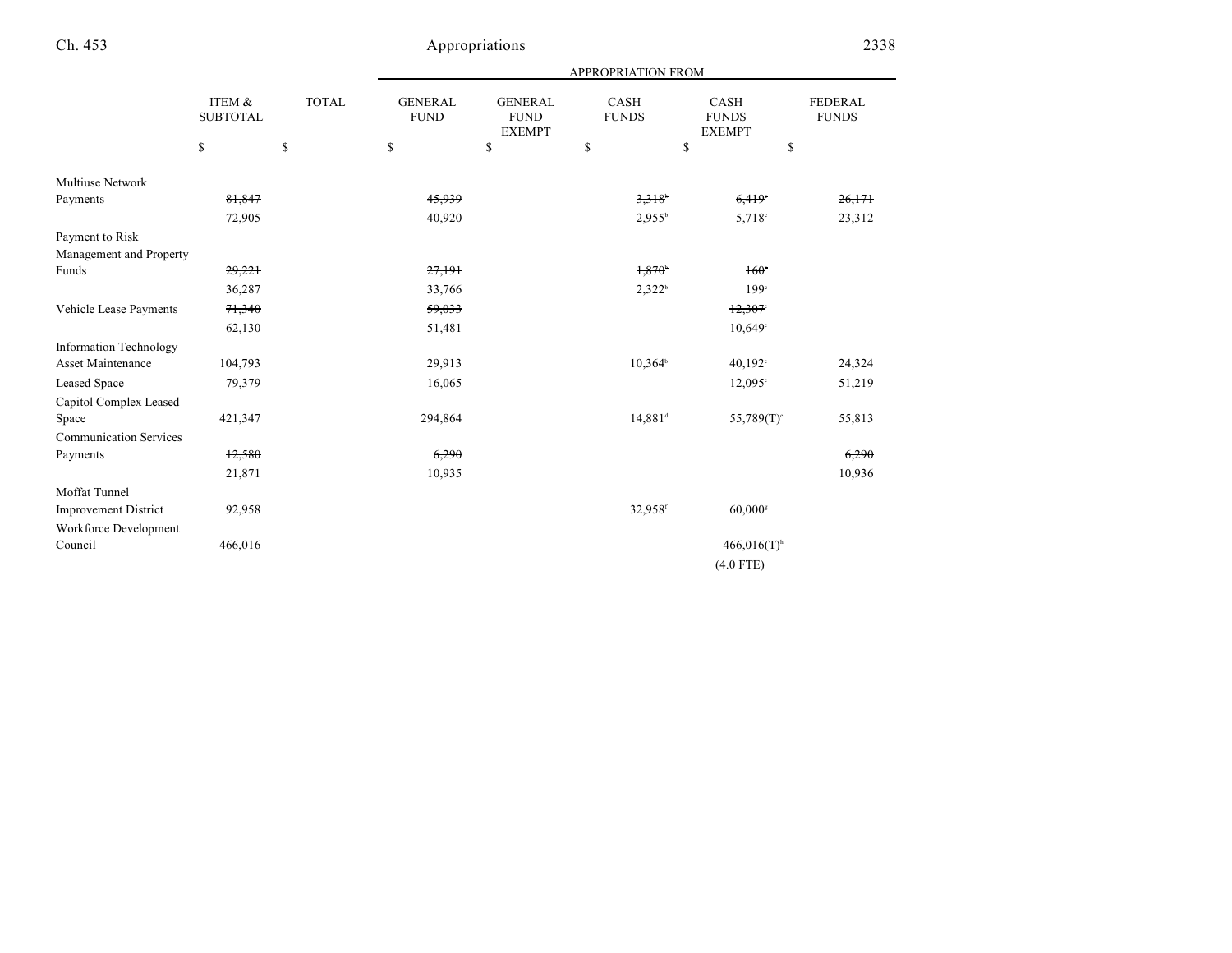| $20,000^{\rm i}$ | 450,000     |
|------------------|-------------|
|                  | $(1.0$ FTE) |

4,346,797 4,345,559

<sup>a</sup> These amounts shall be from indirect cost recoveries.

 $<sup>b</sup>$  These amounts shall be from various sources of cash funds.</sup>

<sup>o</sup> Of these amounts, \$243,708 (T) \$241,532(T) shall be from the mineral and energy impact grant program, which includes moneys in the Local Government Severance Tax Fund created in Section 39-29-110 (1) (a) (I), C.R.S., and moneys in the Local Government Mineral Impact Fund created in Section 34-63-102 (5), C.R.S., and \$12,840 shall be from various sources of cash funds exempt.

<sup>d</sup> Of this amount, \$8,402 shall be from the Building Regulation Fund pursuant to Section 24-32-3309, C.R.S., \$3,185 shall be from the Search and Rescue Fund pursuant to Section 33-1-112.5, C.R.S., and \$3,294 shall be from the Colorado Water Resources and Power Development Authority pursuant to Section 37-95-107.6 (3) (b), C.R.S.

 Of this amount, \$54,315 shall be from the mineral and energy impact grant program, which includes moneys in the Local Government Severance Tax Fund created <sup>e</sup> in Section 39-29-110 (1) (a) (I), C.R.S. and moneys in the Local Government Mineral Impact Fund created in Section 34-63-102 (5), C.R.S., and \$1,474 shall be from Limited Gaming funds transferred from the Department of Revenue.

 $\beta$ <sup>r</sup> This amount shall be from the Moffat Tunnel Cash Fund pursuant to Section 32-8-126, C.R.S.

<sup>8</sup> This amount shall be from reserves in the Moffat Tunnel Cash Fund pursuant to Section 32-8-126, C.R.S.

<sup>h</sup> This amount shall be from federal funds transferred to the Department of Local Affairs from other state agencies.

<sup>i</sup> This amount shall be from donations.

#### **(2) PROPERTY TAXATION**

| Board of Assessment |           |            |                      |                  |
|---------------------|-----------|------------|----------------------|------------------|
| Appeals             | 630,459   | 369.858    |                      | $260,601(T)^{a}$ |
|                     |           | (15.0 FTE) |                      |                  |
| Property Taxation   | 2,613,108 | 1.250.433  | 644.588 <sup>b</sup> | $718,087(T)$ °   |

| Ch. 453 | Appropriations | 2339 |
|---------|----------------|------|
|---------|----------------|------|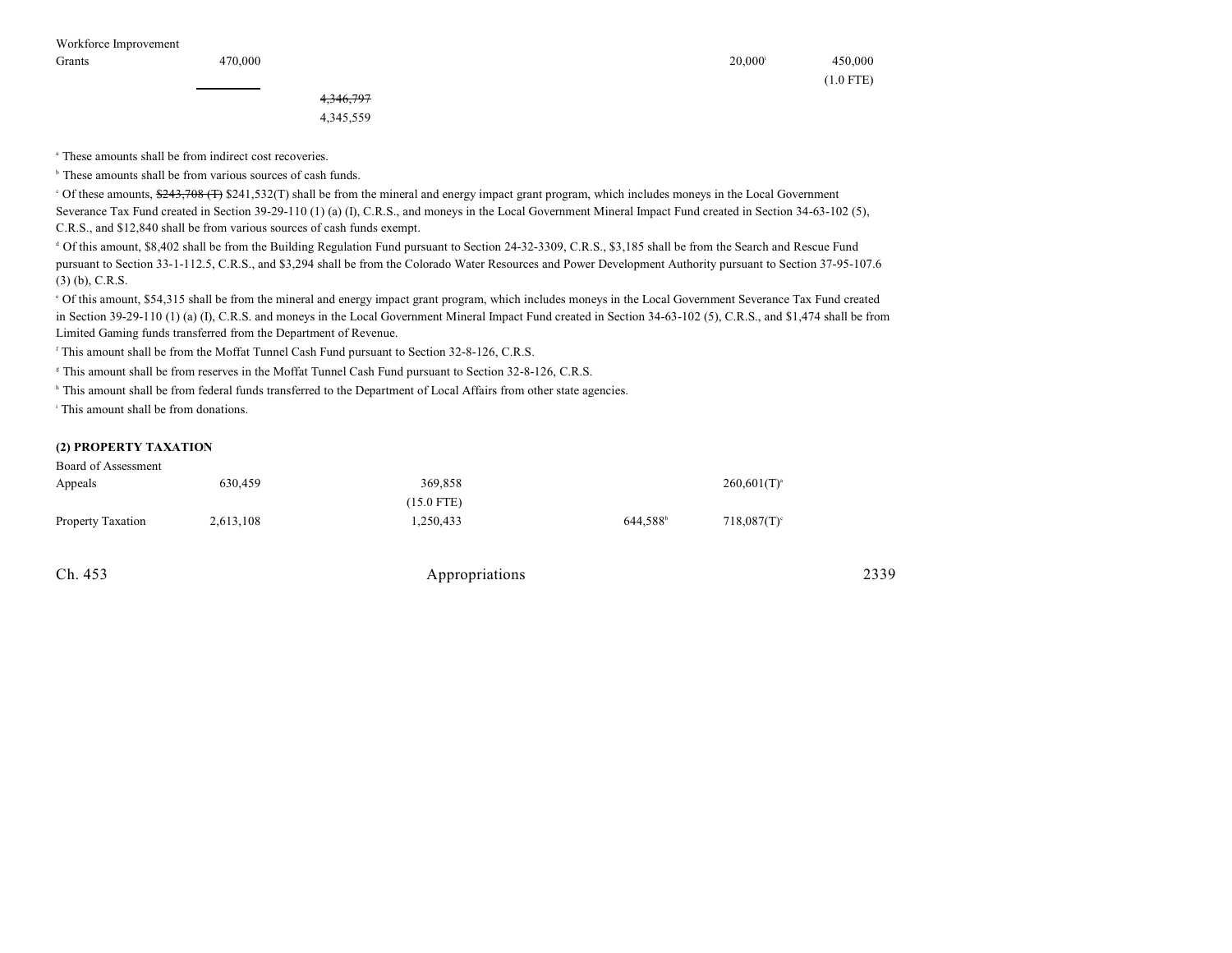|                                 |                           |              | <b>APPROPRIATION FROM</b>     |                                                |                      |                                       |                         |
|---------------------------------|---------------------------|--------------|-------------------------------|------------------------------------------------|----------------------|---------------------------------------|-------------------------|
|                                 | ITEM &<br><b>SUBTOTAL</b> | <b>TOTAL</b> | <b>GENERAL</b><br><b>FUND</b> | <b>GENERAL</b><br><b>FUND</b><br><b>EXEMPT</b> | CASH<br><b>FUNDS</b> | CASH<br><b>FUNDS</b><br><b>EXEMPT</b> | FEDERAL<br><b>FUNDS</b> |
|                                 | \$                        | \$           | S                             | \$                                             | S                    | \$                                    | \$                      |
|                                 |                           |              | $(15.7$ FTE)                  |                                                | $(11.1$ FTE)         | $(11.7$ FTE)                          |                         |
| State Board of Equalization     | 12,856                    |              | 12,856                        |                                                |                      |                                       |                         |
| <b>Indirect Cost Assessment</b> | 100,872                   |              |                               |                                                |                      | $100,872(T)$ <sup>c</sup>             |                         |
|                                 |                           | 3,357,295    |                               |                                                |                      |                                       |                         |

<sup>a</sup> This amount shall be from indirect cost recoveries.

<sup>b</sup> This amount shall be from the Property Tax Exemption Fund created in Section 39-2-117 (8), C.R.S.

 These amounts shall be from the mineral and energy impact grant program, which includes moneys in the Local Government Severance Tax Fund created in Section <sup>c</sup> 39-29-110 (1) (a) (I), C.R.S., and moneys in the Local Government Mineral Impact Fund created in Section 34-63-102 (5), C.R.S.

#### **(3) DIVISION OF HOUSING<sup>95</sup>**

| (A) Administration        |           |             |                     |                           |            |
|---------------------------|-----------|-------------|---------------------|---------------------------|------------|
| Personal Services         | 1.414.221 | 299,150     | 78.084 <sup>a</sup> | $121,706(T)$ <sup>b</sup> | 915,281    |
|                           |           | $(5.5$ FTE) |                     | $(1.7$ FTE)               | (14.9 FTE) |
| <b>Operating Expenses</b> | 211,585   | 25,903      |                     |                           | 185,682    |
| Indirect Cost Assessment  | 407,442   |             | $149.320^{\circ}$   | $41,662(T)^{6}$           | 216,460    |
|                           | 2,033,248 |             |                     |                           |            |

<sup>a</sup> This amount shall be from the Private Activity Bond Allocations Fund created in Section 24-32-1707 (6) (b), C.R.S.

<sup>b</sup> These amounts shall be from the mineral and energy impact grant program, which includes moneys in the Local Government Severance Tax Fund created in Section 39-29-110 (1) (a) (I), C.R.S., and moneys in the Local Government Mineral Impact Fund created in Section 34-63-102 (5), C.R.S.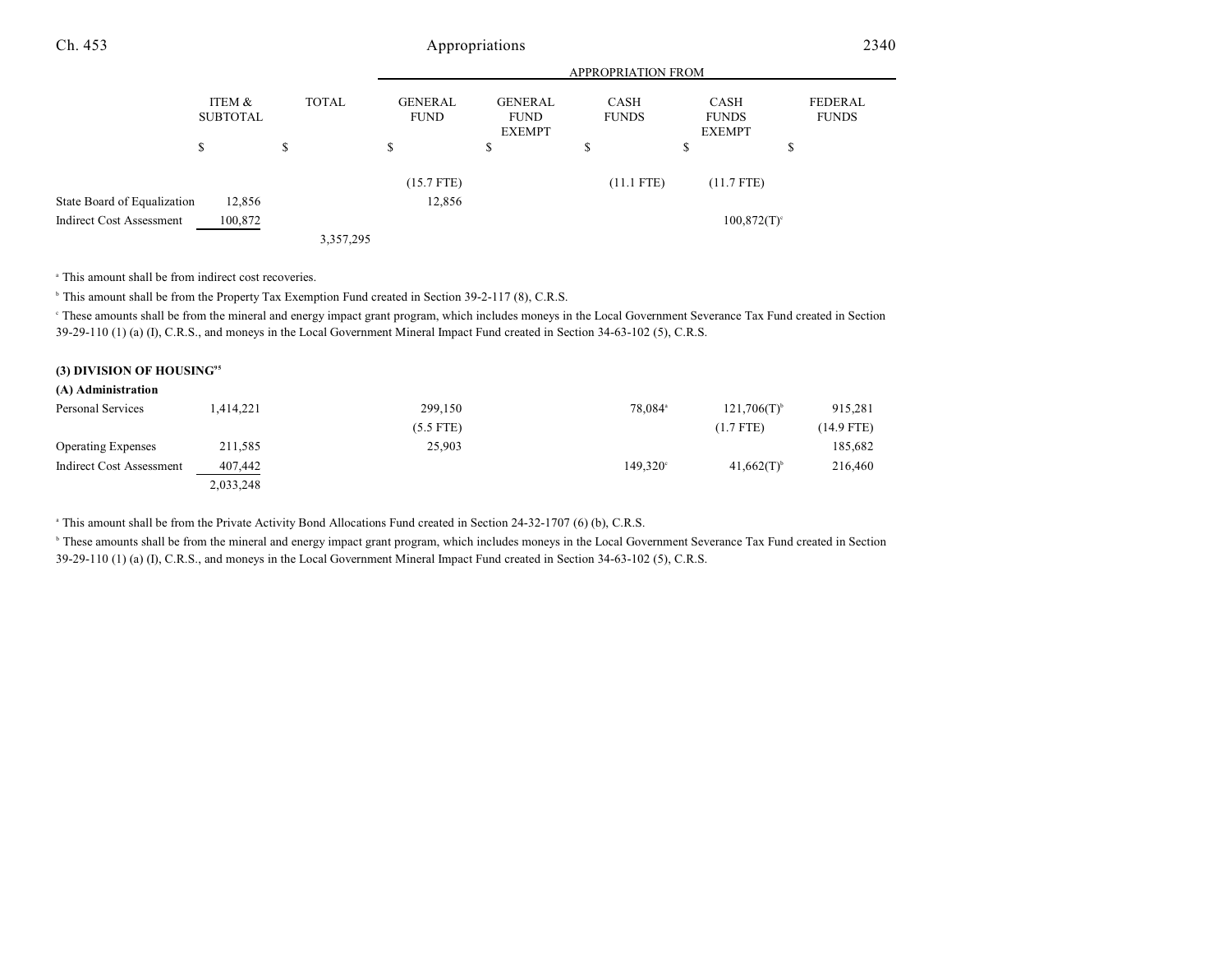<sup>e</sup> This amount shall be from the Building Regulation Fund pursuant to Section 24-32-3309, C.R.S.

| (B) Manufactured Buildings Program |         |                      |  |  |
|------------------------------------|---------|----------------------|--|--|
| Program Costs                      | 723.239 | 723.239 <sup>a</sup> |  |  |
|                                    |         | $(8.9$ FTE)          |  |  |

<sup>a</sup> This amount shall be from the Building Regulation Fund pursuant to Section 24-32-3309, C.R.S.

| (C) Affordable Housing Development |            |           |                  |
|------------------------------------|------------|-----------|------------------|
| Colorado Affordable                |            |           |                  |
| Housing Construction               |            |           |                  |
| Grants and Loans                   | 1,115,000  | 1,100,000 | $15,000^{\circ}$ |
| Federal Affordable                 |            |           |                  |
| Housing Construction               |            |           |                  |
| Grants and Loans                   | 8,559,000  |           | 8,559,000        |
| <b>Emergency Shelter</b>           |            |           |                  |
| Program                            | 890,000    |           | 890,000          |
| Private Activity Bond              |            |           |                  |
| <b>Allocation Committee</b>        | 2,500      |           | $2,500^{\circ}$  |
|                                    | 10,566,500 |           |                  |

<sup>a</sup> This amount shall be from gifts, grants and donations.

<sup>b</sup> This amount shall be from the Private Activity Bond Allocations Fund created in Section 24-32-1707 (6) (b), C.R.S.

### **(D) Rental Assistance**

| Low Income Rental |            |            |
|-------------------|------------|------------|
| Subsidies         | 17,040,000 | 17,040,000 |
|                   |            |            |
|                   |            |            |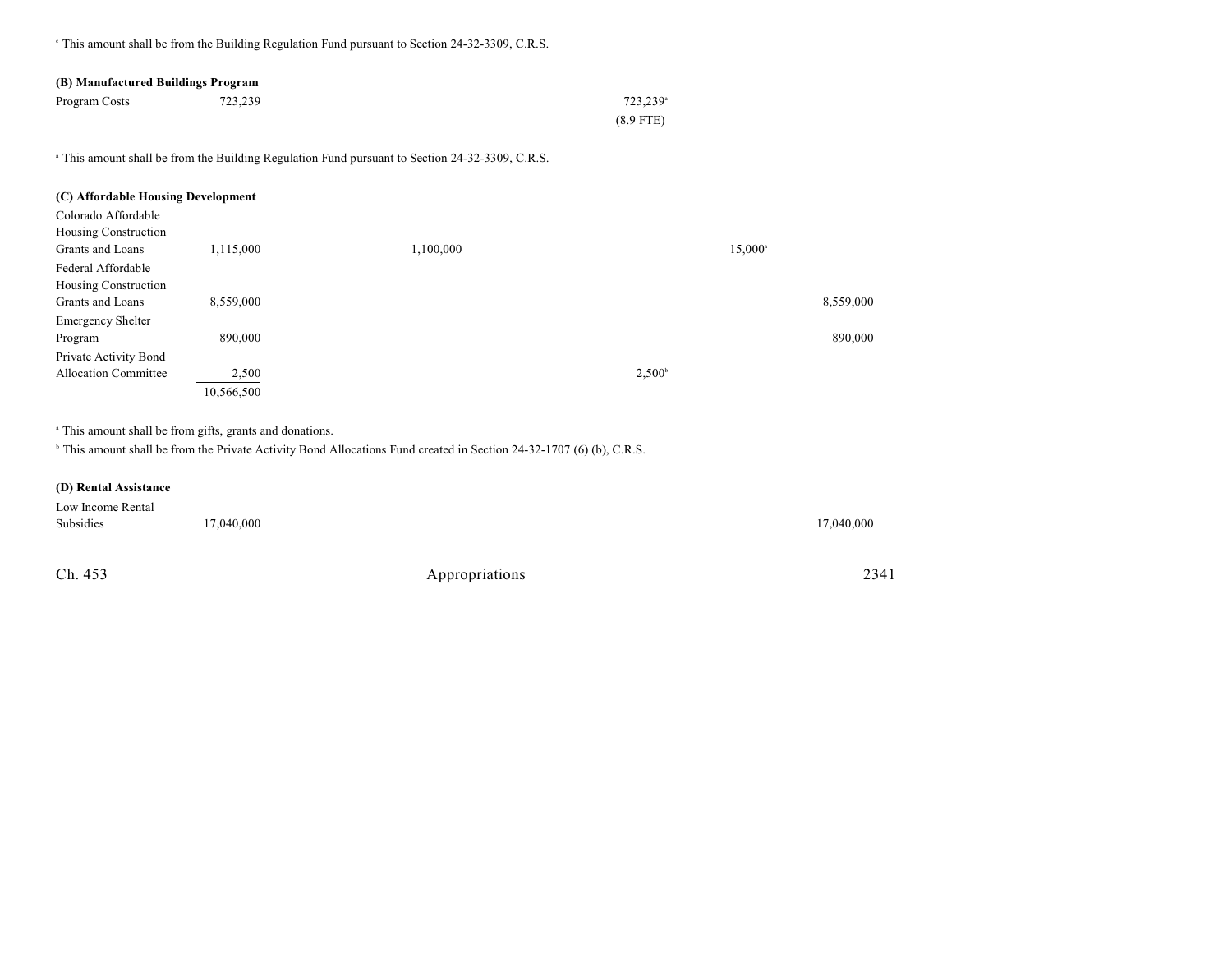| Ch. 453                                     |                           | Appropriations |                               |                                                |                             |                                              |                         |
|---------------------------------------------|---------------------------|----------------|-------------------------------|------------------------------------------------|-----------------------------|----------------------------------------------|-------------------------|
|                                             |                           |                | <b>APPROPRIATION FROM</b>     |                                                |                             |                                              |                         |
|                                             | ITEM &<br><b>SUBTOTAL</b> | <b>TOTAL</b>   | <b>GENERAL</b><br><b>FUND</b> | <b>GENERAL</b><br><b>FUND</b><br><b>EXEMPT</b> | <b>CASH</b><br><b>FUNDS</b> | <b>CASH</b><br><b>FUNDS</b><br><b>EXEMPT</b> | FEDERAL<br><b>FUNDS</b> |
|                                             | \$                        | \$             | \$                            | \$                                             | \$                          | \$                                           | \$                      |
|                                             |                           | 30,362,987     |                               |                                                |                             |                                              |                         |
| (4) DIVISION OF LOCAL GOVERNMENT            |                           |                |                               |                                                |                             |                                              |                         |
| (A) Local Government and Community Services |                           |                |                               |                                                |                             |                                              |                         |
| (1) Administration                          |                           |                |                               |                                                |                             |                                              |                         |
| Personal Services                           | 1,465,896                 |                | 821,162                       |                                                |                             | $471,791(T)^{a}$                             | 172,943                 |
|                                             |                           |                | $(10.3$ FTE)                  |                                                |                             | $(7.0$ FTE)                                  | $(3.1$ FTE)             |
| <b>Operating Expenses</b>                   | 119,324                   |                | 42,178                        |                                                |                             | $25,146(T)^{a}$                              | 52,000                  |

 These amounts shall be from the mineral and energy impact grant program, which includes moneys in the Local Government Severance Tax Fund created in Section <sup>a</sup> 39-29-110 (1) (a) (I), C.R.S., and moneys in the Local Government Mineral Impact Fund created in Section 34-63-102 (5), C.R.S.

| (2) Local Government Services  |            |                           |
|--------------------------------|------------|---------------------------|
| Local Utility Management       |            |                           |
| Assistance                     | 144,799    | 144,799 <sup>a</sup>      |
|                                |            | $(2.0$ FTE)               |
| <b>Conservation Trust Fund</b> |            |                           |
| <b>Disbursements</b>           | 46,500,000 | $46,500,000$ <sup>b</sup> |
|                                |            | $(2.0$ FTE)               |

1,585,220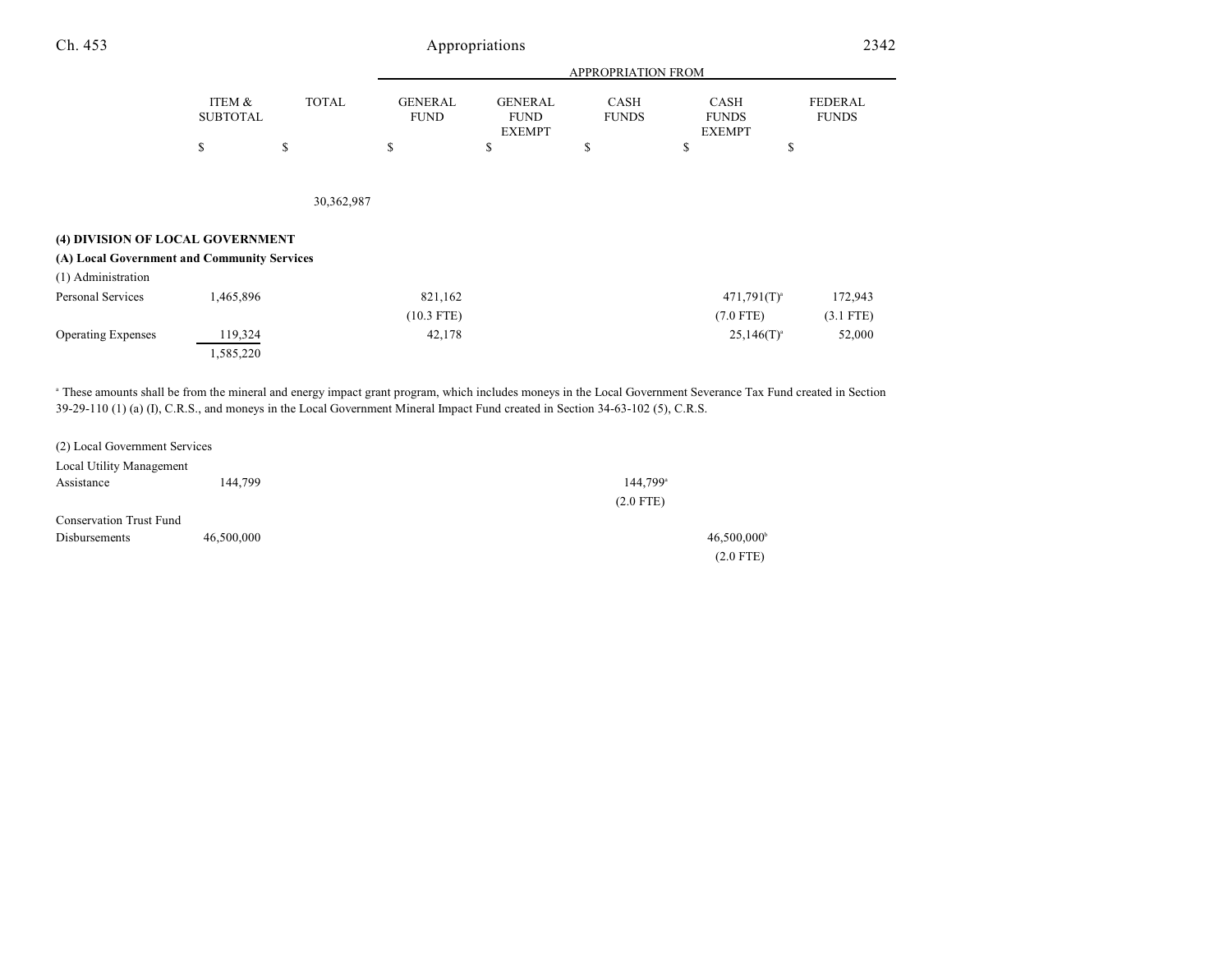| Volunteer Firefighter<br><b>Retirement Plans</b> | 3,870,000  | $74,141^{\circ}$ | 3,795,859 <sup>d</sup> |             |
|--------------------------------------------------|------------|------------------|------------------------|-------------|
| Volunteer Firefighter                            |            |                  |                        |             |
| Death and Disability                             |            |                  |                        |             |
| Insurance                                        | 30,000     |                  | $30,000$ <sup>d</sup>  |             |
| Federal Disability Program                       |            |                  |                        |             |
| Navigator Project                                | 444,065    |                  |                        | 444,065     |
|                                                  |            |                  |                        | $(9.0$ FTE) |
| <b>Environmental Protection</b>                  |            |                  |                        |             |
| Agency Water/Sewer File                          |            |                  |                        |             |
| Project                                          | 50,000     |                  |                        | 50,000      |
|                                                  |            |                  |                        | $(0.5$ FTE) |
|                                                  | 51,038,864 |                  |                        |             |

<sup>a</sup> This amount shall be from the Colorado Water Resources and Power Development Authority pursuant to Section 37-95-107.6, C.R.S.

<sup>b</sup> This amount shall be from the net lottery proceeds pursuant to Section 33-60-104 (1) (a), C.R.S.

<sup>e</sup> This amount is included as information for purposes of complying with the limitation on state fiscal year spending imposed by Article X, Section 20, of the State Constitution. As this amount is continuously appropriated by a permanent statute or constitutional provision, it is not subject to the limitation on General Fund appropriations as set forth in Section 24-75-201.1, C.R.S.

<sup>d</sup> These amounts shall be from the General Fund Exempt Account created in Section 24-77-103.6 (2), C.R.S. These amounts are included as information for purposes of complying with the limitation on state fiscal year spending imposed by Article X, Section 20, of the State Constitution. As these amounts are continuously appropriated by a permanent statute or constitutional provision, they are not subject to the limitation on General Fund appropriations as set forth in Section 24-75-201.1, C.R.S.

(3) Community Services Community Services Block Grant 5,237,289 5,237,289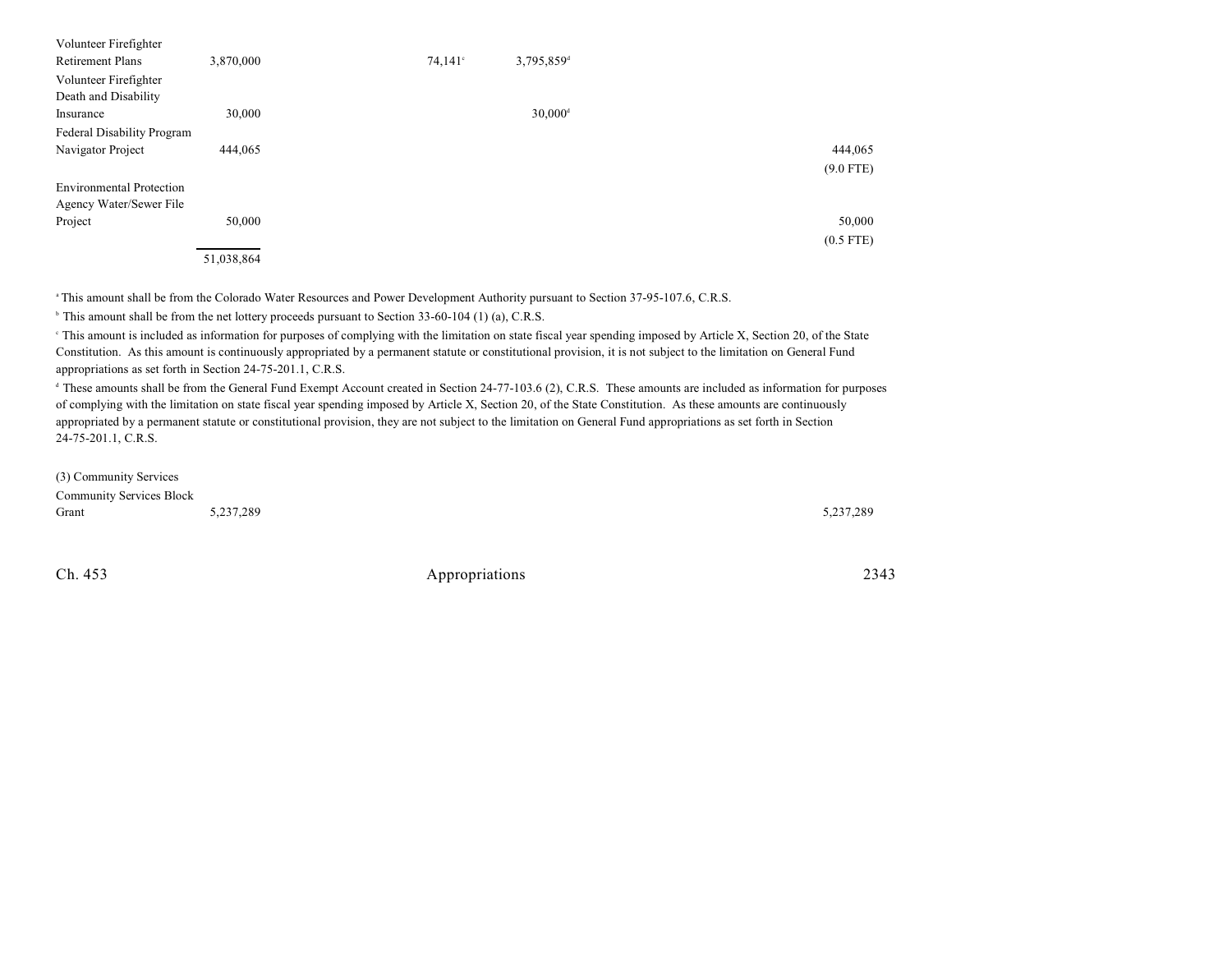| Ch. 453 |          | Appropriations |                |                           |       |       |          |
|---------|----------|----------------|----------------|---------------------------|-------|-------|----------|
|         |          |                |                | <b>APPROPRIATION FROM</b> |       |       |          |
|         | TEM $\&$ | <b>TOTAL</b>   | <b>GENERAL</b> | <b>GENER AL</b>           | ≃a sh | `A SH | FFDFR AI |

|                                              | ITEM &<br><b>SUBTOTAL</b> | <b>TOTAL</b> | <b>GENERAL</b><br><b>FUND</b> | <b>GENERAL</b><br><b>FUND</b><br><b>EXEMPT</b> | <b>CASH</b><br><b>FUNDS</b>           | <b>CASH</b><br><b>FUNDS</b><br><b>EXEMPT</b> | <b>FEDERAL</b><br><b>FUNDS</b> |
|----------------------------------------------|---------------------------|--------------|-------------------------------|------------------------------------------------|---------------------------------------|----------------------------------------------|--------------------------------|
|                                              | \$                        | \$           | \$                            | \$                                             | \$                                    | \$                                           | \$                             |
| (4) Waste Tire Fund<br>Waste Tire Recycling, |                           |              |                               |                                                |                                       |                                              |                                |
| Reuse and Removal Grants                     | 2,455,000                 |              |                               |                                                | 2,455,000 <sup>a</sup><br>$(0.5$ FTE) |                                              |                                |
| Allocations to the                           |                           |              |                               |                                                |                                       |                                              |                                |
| Commission on Higher                         |                           |              |                               |                                                |                                       |                                              |                                |
| Education, Advanced                          |                           |              |                               |                                                |                                       |                                              |                                |
| Technology Fund                              | 815,000                   |              |                               |                                                | 815,000 <sup>a</sup>                  |                                              |                                |
|                                              | 3,270,000                 |              |                               |                                                |                                       |                                              |                                |

<sup>a</sup> Of these amounts, \$2,445,000 shall be from the Waste Tire Recycling Development Cash Fund pursuant to Section 25-17-202 (3) (a), C.R.S. and \$825,000 shall be from the Processors and End Users of Waste Tires Cash Fund created in Section 25-17-202.5 (1), C.R.S.

| (B) Field Services |  |
|--------------------|--|
|--------------------|--|

| Program Costs             | 2,032,365 | 465,704     | $1,256,214(T)^{3}$ | 310,447     |
|---------------------------|-----------|-------------|--------------------|-------------|
|                           |           | $(5.2$ FTE) | $(14.2$ FTE)       | $(4.9$ FTE) |
| Community Development     |           |             |                    |             |
| Block Grant (Business and |           |             |                    |             |
| Infrastructure            |           |             |                    |             |
| Development)              | 7,835,637 |             |                    | 7,835,637   |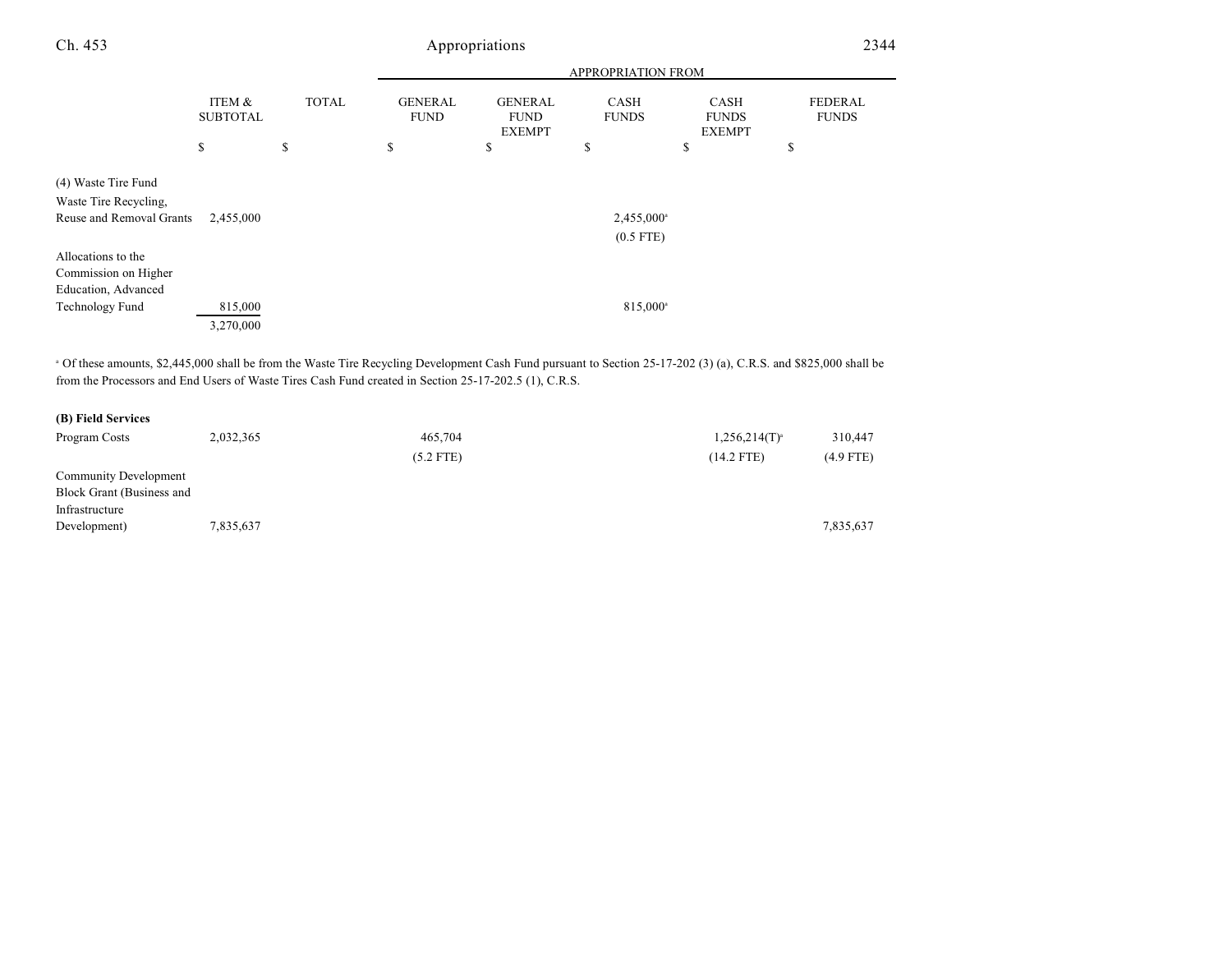| Local Government Mineral<br>and Energy Impact Grants<br>and Disbursements | 63,300,000 |         | 23,100,000 <sup>b</sup> | $40,200,000$ °           |
|---------------------------------------------------------------------------|------------|---------|-------------------------|--------------------------|
| Local Government Limited                                                  |            |         |                         |                          |
| Gaming Impact Grants                                                      | 6,580,019  |         |                         | $6,580,019$ <sup>d</sup> |
| Search and Rescue                                                         |            |         |                         |                          |
| Program                                                                   | 615,000    |         | 505,000°                | 110,000 <sup>f</sup>     |
|                                                                           |            |         | $(1.3$ FTE)             |                          |
| Colorado Heritage                                                         |            |         |                         |                          |
| Communities Grant Fund                                                    | 200,000    | 200,000 |                         |                          |
| Colorado Heritage                                                         |            |         |                         |                          |
| <b>Communities Grants</b>                                                 | 200,000    |         |                         | $200,000(T)^{s}$         |
|                                                                           | 80,763,021 |         |                         |                          |

Of this amount, \$1,127,537 shall be from the mineral and energy impact grant program, which includes moneys in the Local Government Severance Tax Fund <sup>a</sup> created in Section 39-29-110 (1) (a) (I), C.R.S., and moneys in the Local Government Mineral Impact Fund created in Section 34-63-102 (5), C.R.S., \$88,061 shall be from Limited Gaming Funds transferred from the Department of Revenue, and \$40,616 shall be from funds transferred from the Economic Development Commission in the Governor's Office.

<sup>b</sup> This amount shall be from the Local Government Severance Tax Fund pursuant to Section 39-29-110 (1) (a) (I), C.R.S.

Of this amount, \$17,100,000 shall be from reserves in the Local Government Severance Tax Fund created in Section 39-29-110 (1) (a) (I), C.R.S., and \$23,100,000 <sup>c</sup> shall be from the Local Government Mineral Impact Fund, pursuant to Section 34-63-102 (5), C.R.S., which is comprised of federal mineral leasing revenues and the existing fund balance.

<sup>d</sup> This amount shall be from the fund balance in the Local Government Limited Gaming Impact Fund, which consists of funds transferred from the Limited Gaming Fund in the Department of Revenue during the prior fiscal year, pursuant to Sections 12-47.1-701 and 12-47.1-1601, C.R.S.

<sup>e</sup> This amount shall be from the Search and Rescue Fund pursuant to Section 33-1-112.5, C.R.S.

<sup>f</sup> This amount shall be from reserves in the Search and Rescue Fund pursuant to Section 33-1-112.5, C.R.S.

<sup>8</sup> This amount shall be from General Fund moneys appropriated to the Colorado Heritage Communities Fund pursuant to Section 24-32-3207, C.R.S.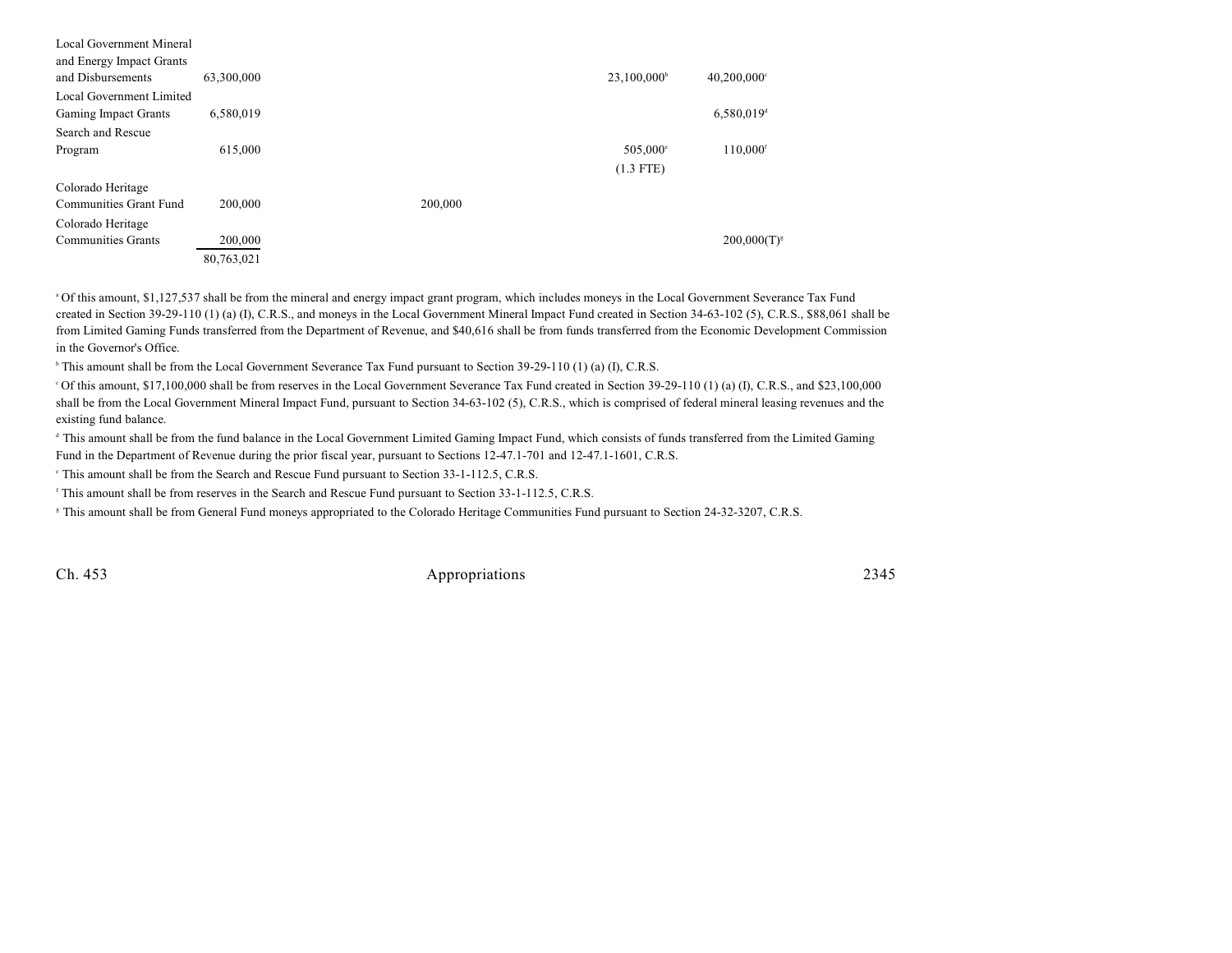|                                                        |                           |              | <b>APPROPRIATION FROM</b>     |                                                |                             |                                              |                                |  |
|--------------------------------------------------------|---------------------------|--------------|-------------------------------|------------------------------------------------|-----------------------------|----------------------------------------------|--------------------------------|--|
|                                                        | ITEM &<br><b>SUBTOTAL</b> | <b>TOTAL</b> | <b>GENERAL</b><br><b>FUND</b> | <b>GENERAL</b><br><b>FUND</b><br><b>EXEMPT</b> | <b>CASH</b><br><b>FUNDS</b> | <b>CASH</b><br><b>FUNDS</b><br><b>EXEMPT</b> | <b>FEDERAL</b><br><b>FUNDS</b> |  |
|                                                        | \$                        | \$           | \$                            | \$                                             | \$                          | \$<br>¢<br>D                                 |                                |  |
| (C) Division of Emergency Management<br>Administration | 2,579,811                 |              | 478,230<br>$(7.2$ FTE)        |                                                |                             | $62,497(T)^{a}$<br>$(1.0$ FTE)               | 2,039,084<br>$(20.0$ FTE)      |  |
| Disaster Response and<br>Recovery                      | 3,191,559                 |              |                               |                                                |                             | 2,741,559 <sup>b</sup>                       | 450,000                        |  |
| Preparedness Grants and                                |                           |              |                               |                                                |                             |                                              |                                |  |
| Training <sup>95a</sup>                                | 52,010,988                |              |                               |                                                | 10.988 <sup>c</sup>         |                                              | 52,000,000                     |  |
|                                                        | 57,782,358                |              |                               |                                                |                             |                                              |                                |  |

 This amount shall be from the mineral and energy impact grant program, which includes moneys in the Local Government Severance Tax Fund created in Section <sup>a</sup> 39-29-110 (1) (a) (I), C.R.S., and moneys in the Local Government Mineral Impact Fund created in Section 34-63-102 (5), C.R.S.

<sup>b</sup> This amount shall be from the Disaster Emergency Fund created in Section 24-32-2106, C.R.S.

This amount shall be from fees paid for emergency training programs. <sup>c</sup>

#### **(D) Division of Local Government Indirect Cost Assessments** 962,841 990,482(T) 405,158 and 490,482(T) 405,158 and 490,482(T) 405,158 and 490,482(T) 405,158 and 490,482(T) 405,158 and 490,482(T) 405,158 and 490,482(T) 405,158 and 490,482(T) 405,158 and 490,482(T)

<sup>a</sup> Of this amount, \$36,143 shall be from the Colorado Water Resources and Power Development Authority pursuant to Section 37-95-107.6, C.R.S., \$18,675 shall be from the Search and Rescue Fund pursuant to Section 33-1-112.5, C.R.S., and \$12,383 shall be from the Waste Tire Recycling Development Cash Fund pursuant to

Section 25-17-202 (3), C.R.S.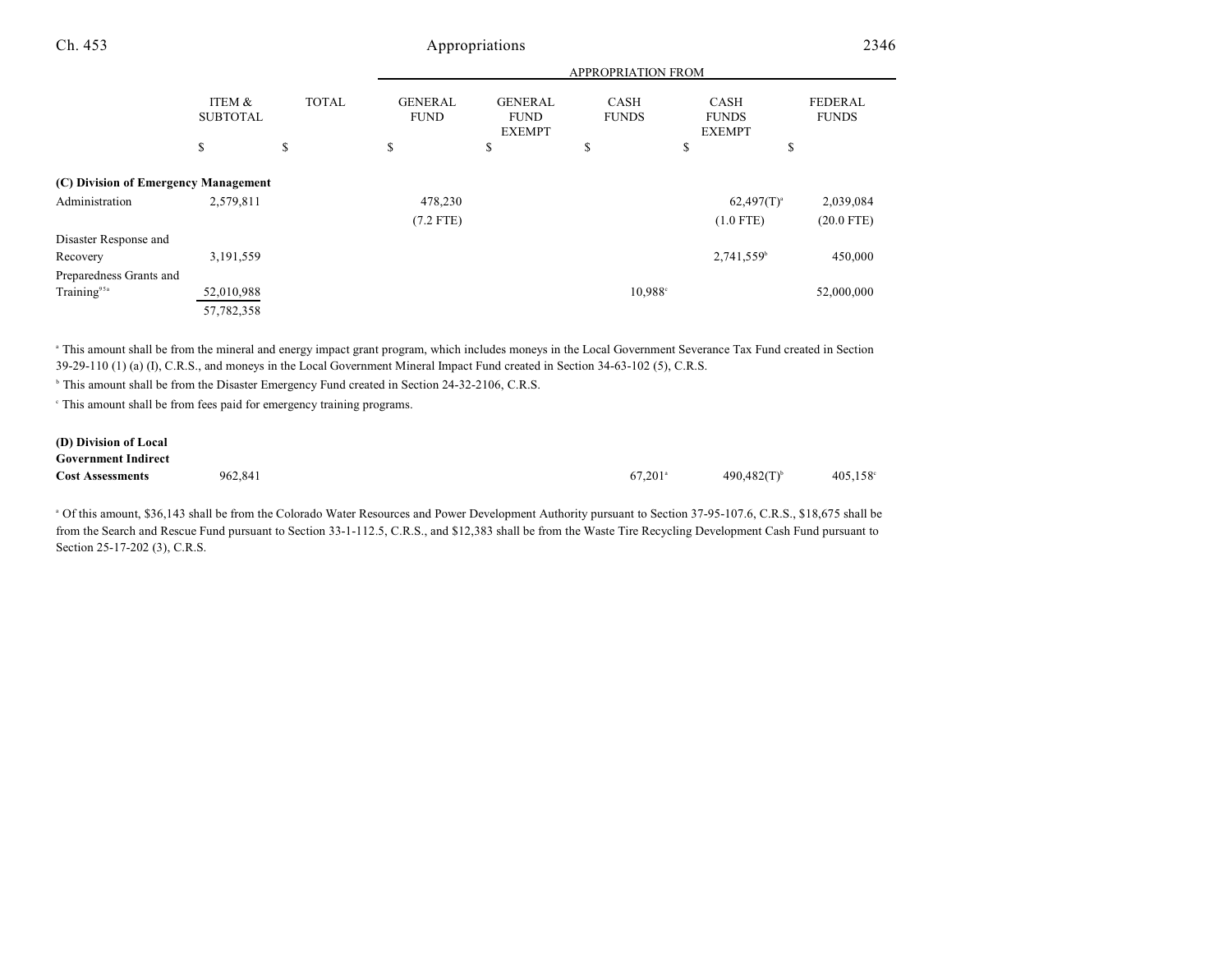Of this amount, \$290,720 shall be from reserves in the Local Government Severance Tax Fund created in Section 39-29-110 (1) (a) (I), C.R.S., \$145,360 is <sup>b</sup> anticipated from the Local Government Mineral Impact Fund created in Section 34-63-102 (5), C.R.S., \$29,796 shall be from net lottery proceeds pursuant to Section 33-60-104 (1) (a), C.R.S., and \$24,606 shall be from Limited Gaming Funds transferred from the Department of Revenue.

Of this amount, \$235,020 is anticipated from the Federal Emergency Management Agency, \$53,336 is anticipated from the Community Services Block Grant, \$72,038 is anticipated from the Community Development Block Grant, and \$44,764 is anticipated from Workforce Development Grants.

#### 200,639,593

| <b>TOTALS PART XII</b>  |               |                          |             |              |                             |              |
|-------------------------|---------------|--------------------------|-------------|--------------|-----------------------------|--------------|
| $(LOCAL AFFAIRS)^{2,3}$ | \$238,706,672 | <del>\$6,267,462</del> * | \$3,825,859 | \$28,900,041 | \$101,964,543               | \$97,748,767 |
|                         | \$238,705,434 | $$6.266.416^{\circ}$$    |             | \$28,900,238 | $$101.962.367$ <sup>c</sup> | \$97,750,554 |

<sup>a</sup> Of this amount, \$74,141 is included as information for purposes of complying with the limitation on state fiscal year spending imposed by Article X, Section 20, of the State Constitution. As this amount is continuously appropriated by a permanent statute or constitutional provision, it is not subject to the limitation on General Fund appropriations as set forth in Section 24-75-201.1, C.R.S.

<sup>b</sup> This amount shall be from the General Fund Exempt Account created in Section 24-77-103.6 (2), C.R.S. This amount is included as information for purposes of complying with the limitation on state fiscal year spending imposed by Article X, Section 20, of the State Constitution. As this amount is continuously appropriated by a permanent statute or constitutional provision, it is not subject to the limitation on General Fund appropriations as set forth in Section 24-75-201.1, C.R.S.

<sup>c</sup> Of this amount,  $\frac{$5,723,006}{5,722,949}$  contains a (T) notation.

**FOOTNOTES** -- The following statements are referenced to the numbered footnotes throughout section 2.

2 All Departments, Totals -- The General Assembly requests that copies of all reports requested in other footnotes contained in this act be delivered to the Joint Budget Committee and the majority and minority leadership in each house of the General Assembly. Until such time as the Secretary of State publishes the code of Colorado regulations and the Colorado register in electronic form pursuant to section 24-4-103 (11) (b), C.R.S., each principal department of the state is requested to produce its rules in an electronic format that is suitable for public access through electronic means. Such rules in such format should be submitted to the Office of Legislative Legal Services for publishing on the Internet. Alternatively, the Office of Legislative Legal Services may provide links on its internet web site to such rules. It is the intent of the